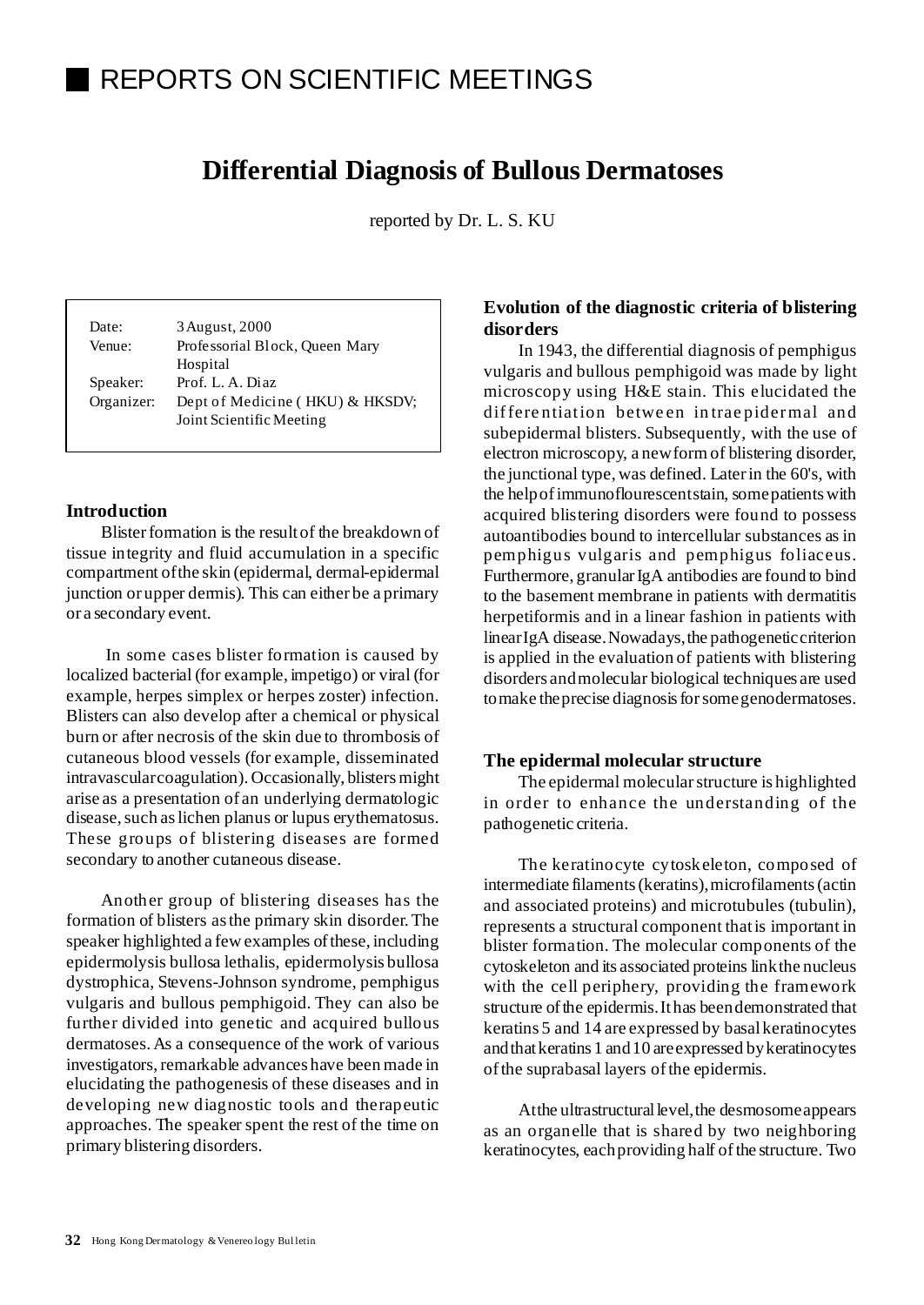parallel proteinaceous plaquesare located justbeneath the membrane of each cell and represent the site of insertion of intermediate filaments. The cell membrane of each keratinocyte is separated by anarrow space, the desmosomal core, which is contiguous with the epidermal intercellular spaces. The hemidesmosome alsocontains anintracellular attachmentplaque in which intermediate filaments of the basal cells are inserted. The desmosomal plaque contains plakoglobin; desmoplakins1 and2, plakophilins1aandkeratocalmin. The hemidesmosomal plaque contains the BP230 antigen (a protein recognized by autoantibodies in patients with bullous pemphigoid) and plectin. The desmosomal core contains desmogleins1, 2, and 3 and desmocollins. The hemidesmosomal transmembrane glycoproteins are BP180 and integrin $\alpha$ 6β4. The relevant components of the lamina lucida are laminin and fibronectin. The major componentof the lamina densa is type IV collagen, and the anchoring fibers are composed oftypeVII collagen.

# **Genetic mutation vs breakdown of immune tolerance as causes of blister formation**

Certain structural molecules of the skin might cause blistering diseaseby two unrelated mechanisms: genetic mutation and autoantibody formation. For example, patients born with a mutation of the BP180 antigen might develop generalized atrophic benign epidermolysis bullosa during the early years of life. However, in patients who become sensitized to this same molecule,diseasessuchas, herpesgestationis, cicatricial pemphigoid, or linear IgA disease mightdevelop later in life. The mechanisms thatmodulate the phenotypic expression of a particular disease remain unknown. Similarly, mutation of laminin 5 is associated with epidermolysis bullosa lethalis (Herlitz syndrome) and an autoantibody response to this molecule leads to a formof cicatricialpemphigoidand bullouspemphigoidlike disease. Finally, mutation of type VII collagen results in epidermolysis bullosa dystrophica, whereas epidermolysis bullosa acquisita is a consequence of sensitization to this molecule. It seems that under normal circumstances a strict equilibrium is maintained between the function of these structural proteins and the immunologictolerance toantigenic sites ofthe same molecules. Genetic mutation and a loss of function of the respective protein might trigger blister formation (genodermatoses). Similarly, a breakdown in immune tolerance to these antigens might trigger autoantibody formation, which, in turn, might induce blisters. In these

patients, the blistering eruption would be acquired and manifested later in life.

## **Pathogenetic classification**

#### *Bullousgenodermatoses*

These are divided into epidermolytic, junctional anddermolyticdermatoses.Epidermolytichyperkeratosis, autosomal dominantly inherited, is an example ofthe epidermolytic type.Itis dueto the mutation of keratin 1 or 10. Epidermolysis bullosa simplex (EBS) is another example. There are many variants of EBS. In one of the variants, the defectis due tomutation of keratin 5 or 14. It is autosomal dominant and the blisters form through the basallayer. AnothervariantofEBS,being autosomal recessive, is associated with muscular dystrophy.The defect is due to mutation of plectin. Plakophilin deficiency syndrome is a newcondition in this group of epidermolytic bullous genodermatoses. Plakophilin makes up the plaque of the desmosomes. Patients suffering from this syndrome present with suprabasal neonatalblisters.

There are mainly three forms in the junctional group, namely the Herlitz form, the junctional epidermolysis bullosa with pyloric atresia and the generalized atrophic benign epidermolysis bullosa (GABEB). The respective defects are due to mutation of laminin 5, integrin α6β4 and BP180. All are autosomalrecessive.

Bothrecessiveand dominantepidermolysis bullosa dystrophica belong to the dermolytic group and the defect is due to mutation of collagenVII.

#### *Autoimmunebullous dermatoses*

Some of the examples of this group are the pemphigus foliaceus, pemphigus vulgaris, bullous pemphigoid (BP) and epidermolysis bullosa acquisita. Patients suffering from pemphigus foliaceus develop autoantibodies to desmoglein 1. Whenthese antibodies are injected into mice, they develop features of pemphigus foliaceus. Fogo Selvagen is a form of pemphigus foliaceus endemic in Brazil.Autoantibody againstdesmoglein 3 is responsibleforthe development ofpemphigus vulgaris.

In the bullous pemphigoid animal model, it is demonstrated that anti-BP180 antibody-mediated subepidermal blister formation depends on activation